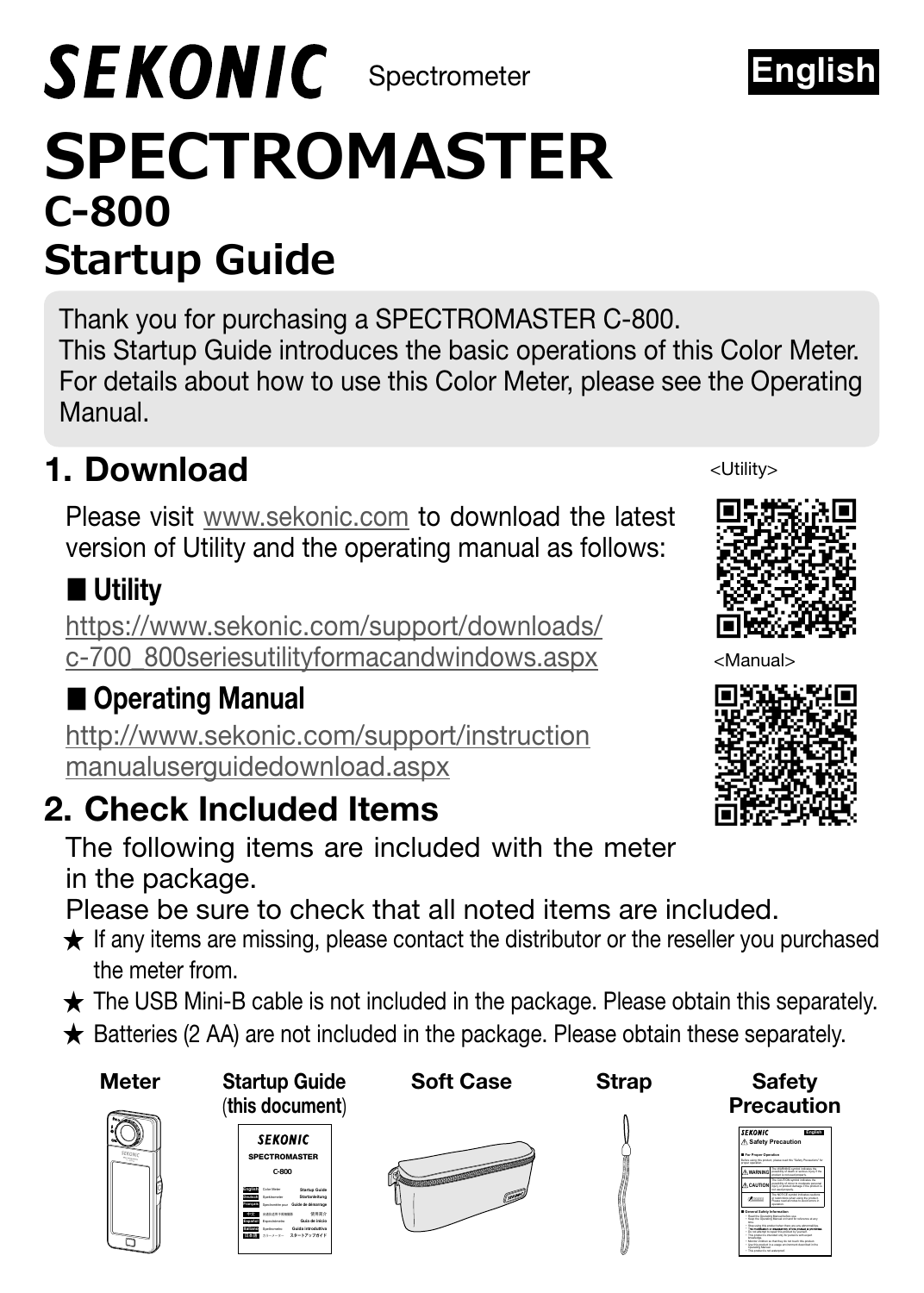## **3. Names of Parts**



#### 4. Turning the Power ON/OFF

After installing the batteries, turn the Light Selection Ring ❷ to the dark calibration position  $CAL$  ( $\blacksquare$ ) and turn ON this instrument by pressing the Power Button ❸ .

After the Opening screen displays (for 2 seconds) in the Display Panel, dark calibration starts. After dark calibration properly ends, the Measuring screen displays.

Light Selection Ring ❷ [Opening Screen] [Measuring Screen] Target 6000\* **SEKONIC** CCT SEKONI  $CCL$ **&**  $\ln x$  $\mathbf{x}$ **SPECTROMASTER**  $C-800$  $\overline{A}$ Power Button ❸

- $\star$  You can reduce start up time by simply tapping the screen when the Opening screen appears.
- ★ Please wait 3 or more seconds between turning the power ON/OFF.
- ★ To turn OFF the power, press and hold the Power Button for more than one second. The meter is powered off after the display disappears.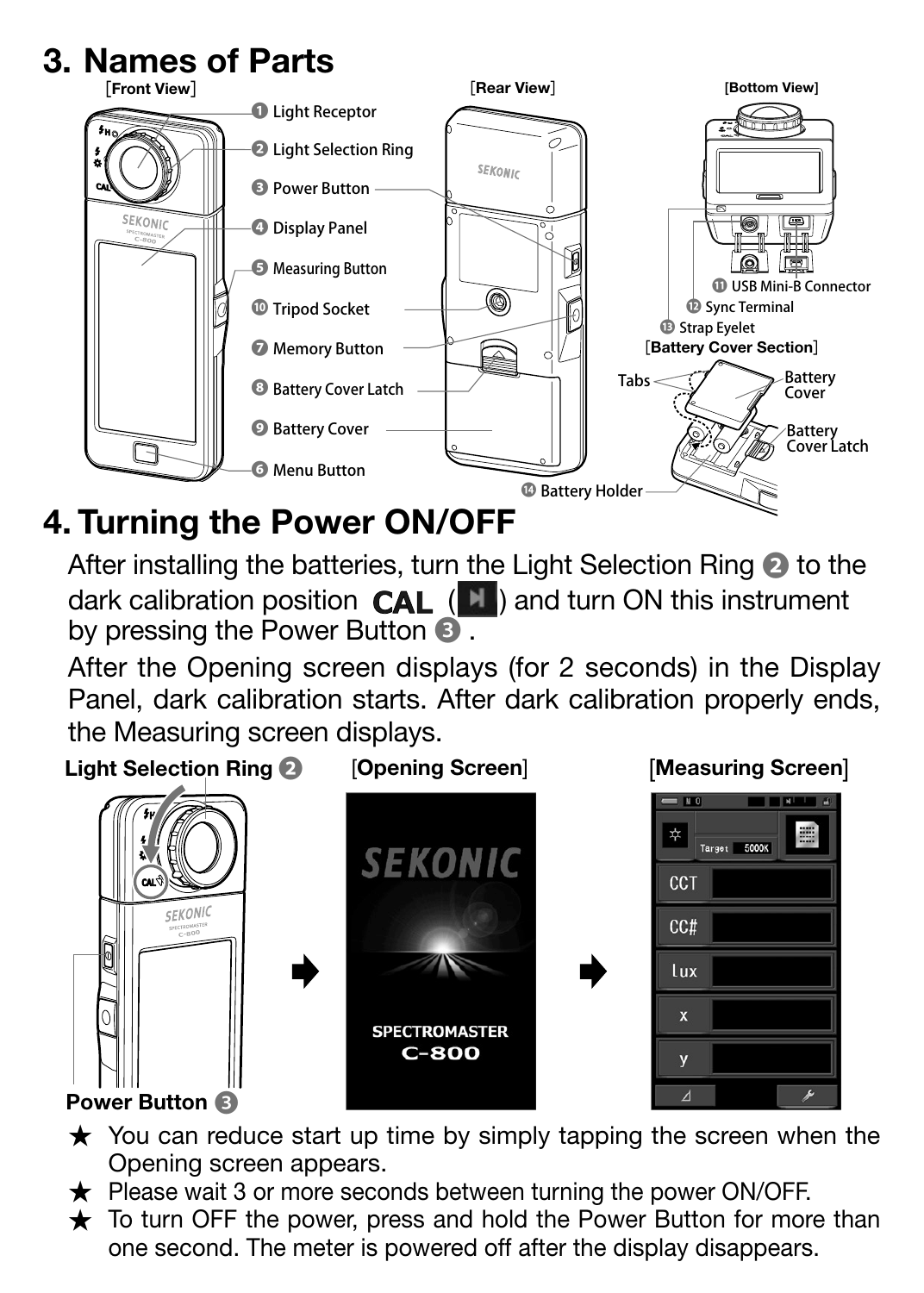★ If Dark Calibration Position Confirmation screen appears, set the Light Selection Ring ❷ to Dark Calibration position and perform calibration again.

#### Dark Calibration Position Confirmation Screen



- If "Please set Light Selection Ring for dark calibration" is displayed, set the Light Selection Ring ❷ to the dark calibration position to start calibration.
- \* When taking measurements, set the Light Selection Ring ❷ to the range L (icon at the middle) for ALL ambient light. For flash light, set the ring to "H" (icon at the top) high-power (brighter than 640lx·s) flash or "L" (icon at the middle) for low-power flash (lower than 640lx·s).



Dark calibration is performed when new batteries are used, 24 hours passed since last use or there is a big change in temperature between turning power OFF and ON.

Except the cases above, dark calibration after power ON is skipped.

### 5. Measuring Mode and Display Mode

You can change screens after turning the power on as follows. Changes from the Measuring screen to each screen.



★ Pressing Menu Button **❻** shifts to the Display Mode Selection screen.